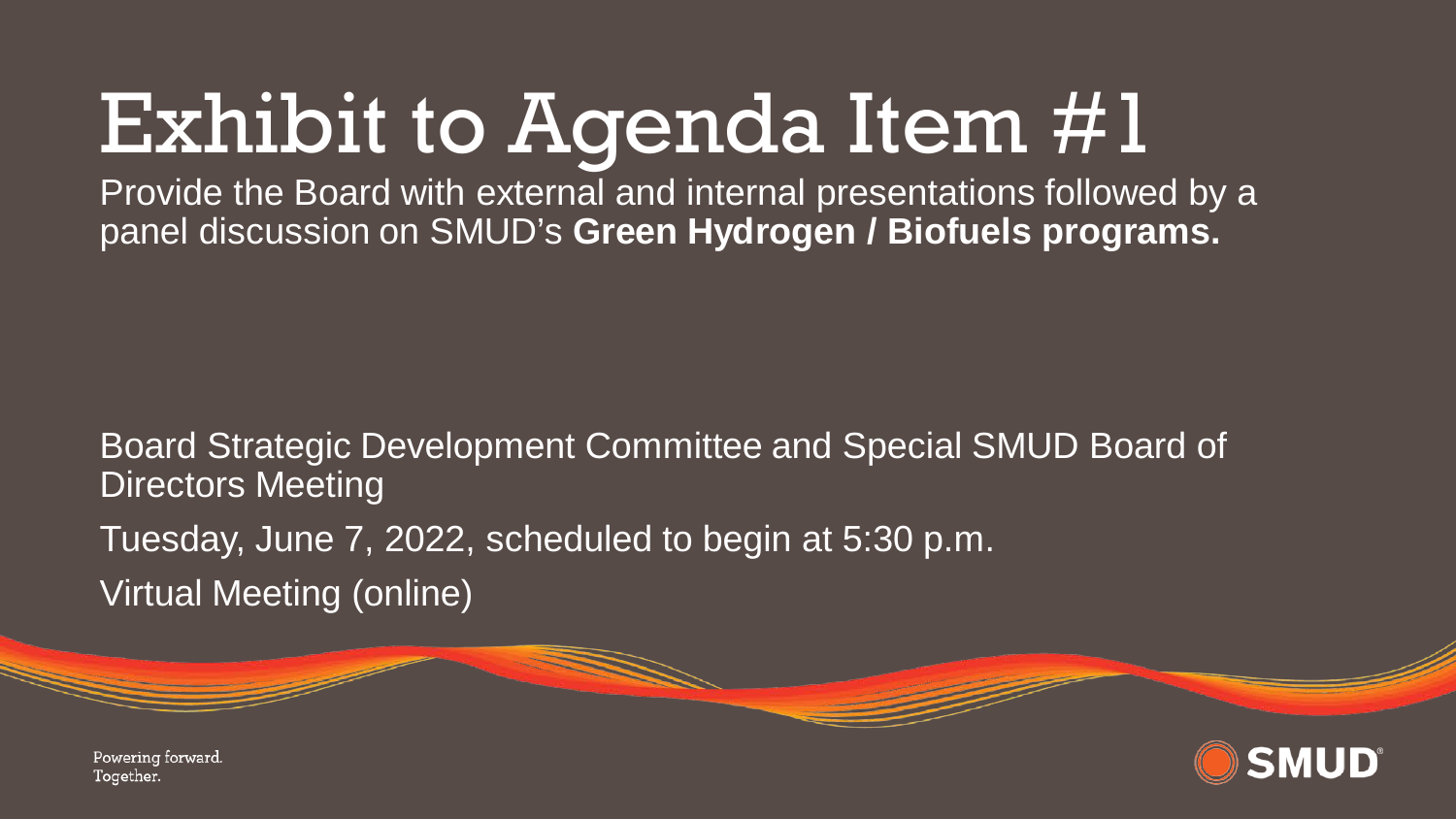# SMUD's Outlook: Past & Ongoing Hydrogen and Biofuels Activities



### **Ed Hamzawi Director, Advanced Energy Solutions & Joel Ledesma Director, Power Generation**





June 7, 2022 2 Board Strategic Development Committee and Special SMUD Board of Directors Meeting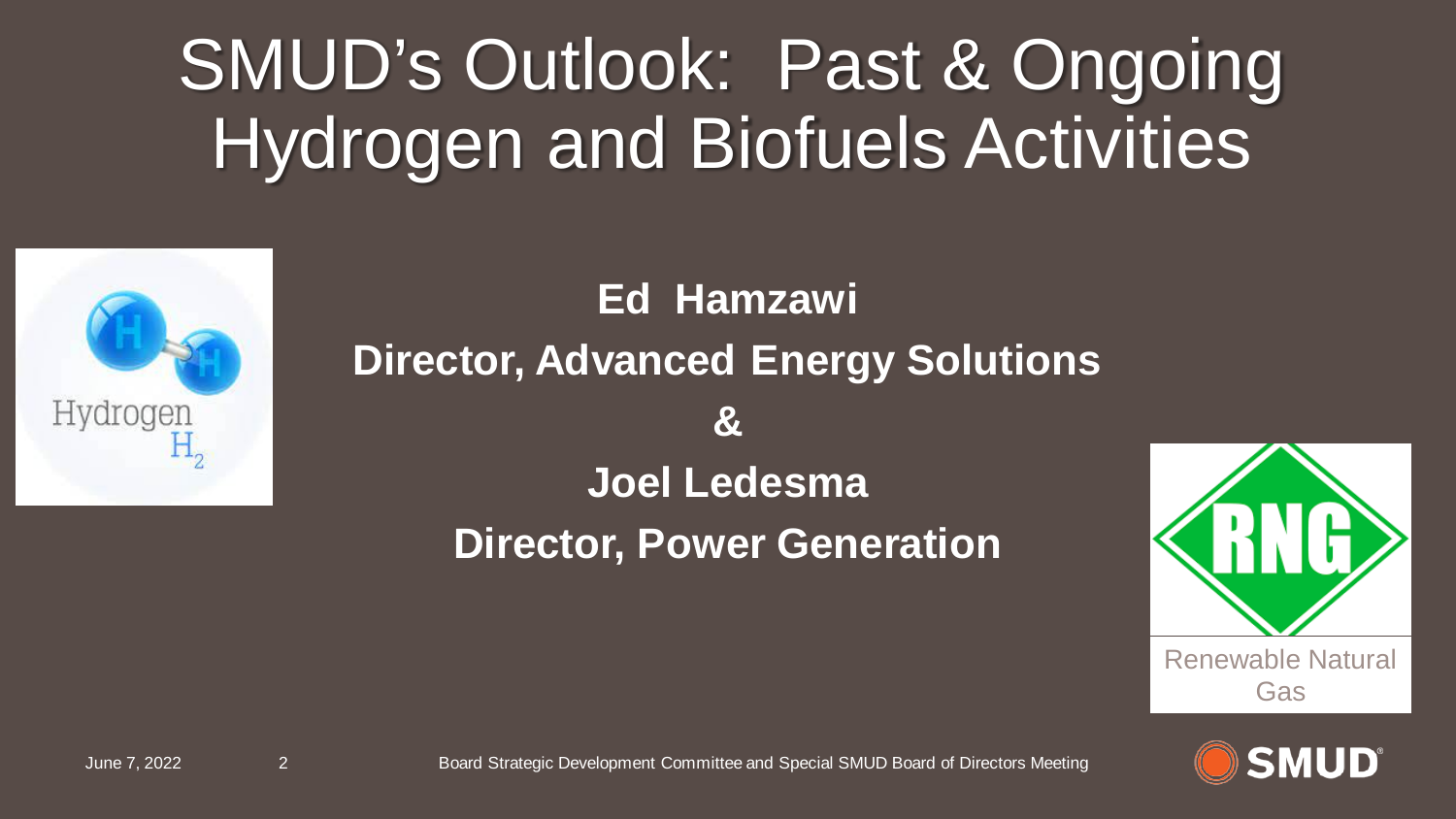## Hydrogen and Biofuels in the 2030 ZCP

How do Hydrogen & Biofuels fit into the Zero Carbon Plan (ZCP)?

 $3<sub>1</sub>$ 

### **New technology and business models in ZCP**

Explore new and emerging grid technologies - Alternative Fuels or Clean Fuels like power-to-gas technology, hydrogen and Renewable Natural Gas (RNG) ... - that are either currently unknown or are not ready for large scale adoption due to price, reliability or other factors.

### Flexible pathway to zero carbon



#### **Pursue clean fuels to completely eliminate natural gas use**

June 7, 2022 3 3 Board Strategic Development Committee and Special SMUD Board of Directors Meeting

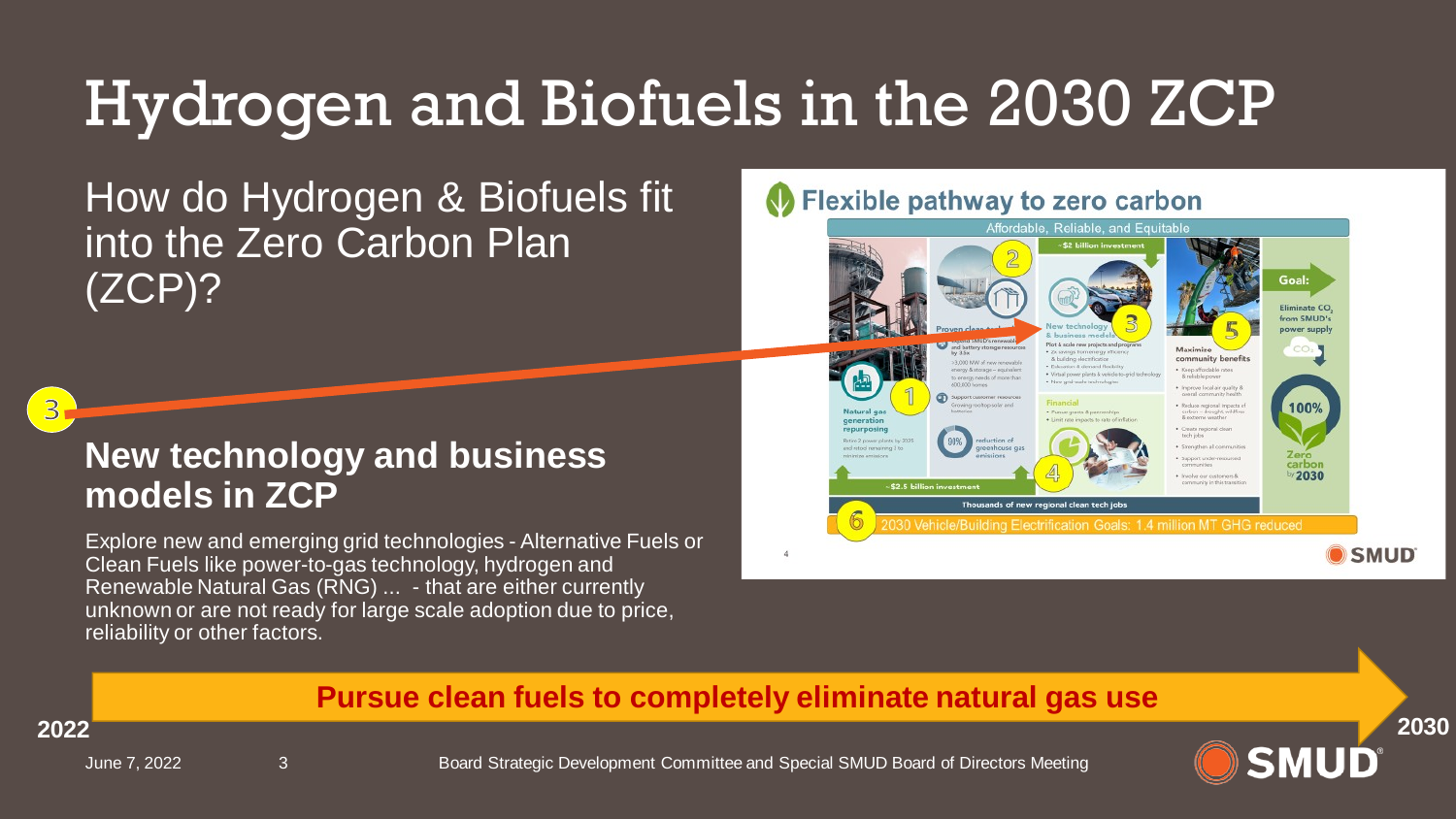## **Past & Ongoing Hydrogen Projects**



**2014-2015 - Completed R&D of TDA's Biogas Clean Up & Fuel Cell Energy's 2 kW Solid Oxide Fuel Cell (SOFC) at Cal Denier Dairy Farm**



**2017 - Completed Assessment of Cost Trends for Stationary Fuel Cells**



**2015 -2020 Commercial Installations of Bloom Energy Fuel Cell: 750 kW SOFC at Intel & 400 kW SOFC at Sleep Train**



**2020 – Completed the Carbon Neutrality Assessment with Renewable Hydrogen**



**2021 CEC-funded Sacramento Region Medium and Heavy Duty Zero Emission Vehicle Blueprint Planning Project** 



**2021 Completed the Assessment of Alternative Fuels with Hydrogen**



**2021 to 2023 US Department of Energy (DOE) H2Scale Grant Funded Collaborative Pipeline Hydrogen Project**



**2022 to 2025 Pilot Testing and Assessment of Safety and Integrity of Targeted Hydrogen Blending. Pending Grant Award from California Energy Commission (CEC)**



**Pursue Grants – e.g., DOE Hydrogen Hub – Partnership Industry engagement** 

**2022 Complete Research Plan for Alternative Fuels**



June 7, 2022 4 Board Strategic Development Committee and Special SMUD Board of Directors Meeting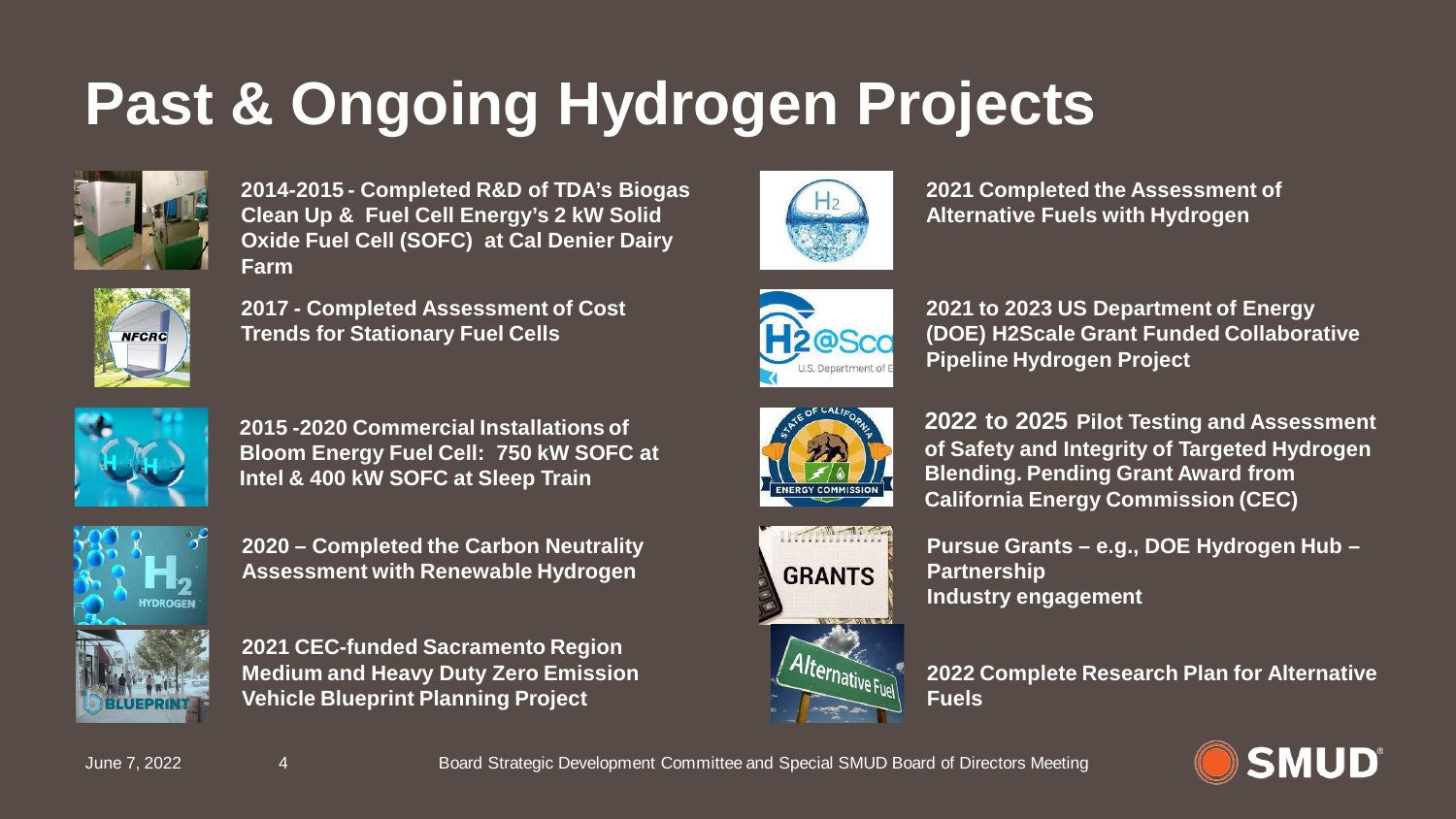## Hydrogen Hub

**The INFRASTRUCTURE INVESTMENT** and **JOBS ACT** 





H<sub>2</sub>

- Biden signed the Infrastructure Investment and Jobs Act which will provide:
	- \$8 Billion over 5 years (fiscal years 2022 through 2026)
	- DOE to fund 4 regional clean hydrogen hubs that demonstrate the production, processing, delivery, storage, and end-use of clean hydrogen.
- Go.Biz is coordinating a collaborative California response for clean hydrogen that will include
	- Northern California Pacific H2ub Concept led by PG&E
	- Angeles Link led by SoCalGas
- DOE Funding Opportunity Announcement (FOA) to be released, TBD (delay)

### **SMUD's Potential Participation**

- **Evaluate SMUD's participation to inform decision making regarding re-tooling our thermal fleet and using renewable fuels.**
- **Potential assessments and pilots as part of the partnership**



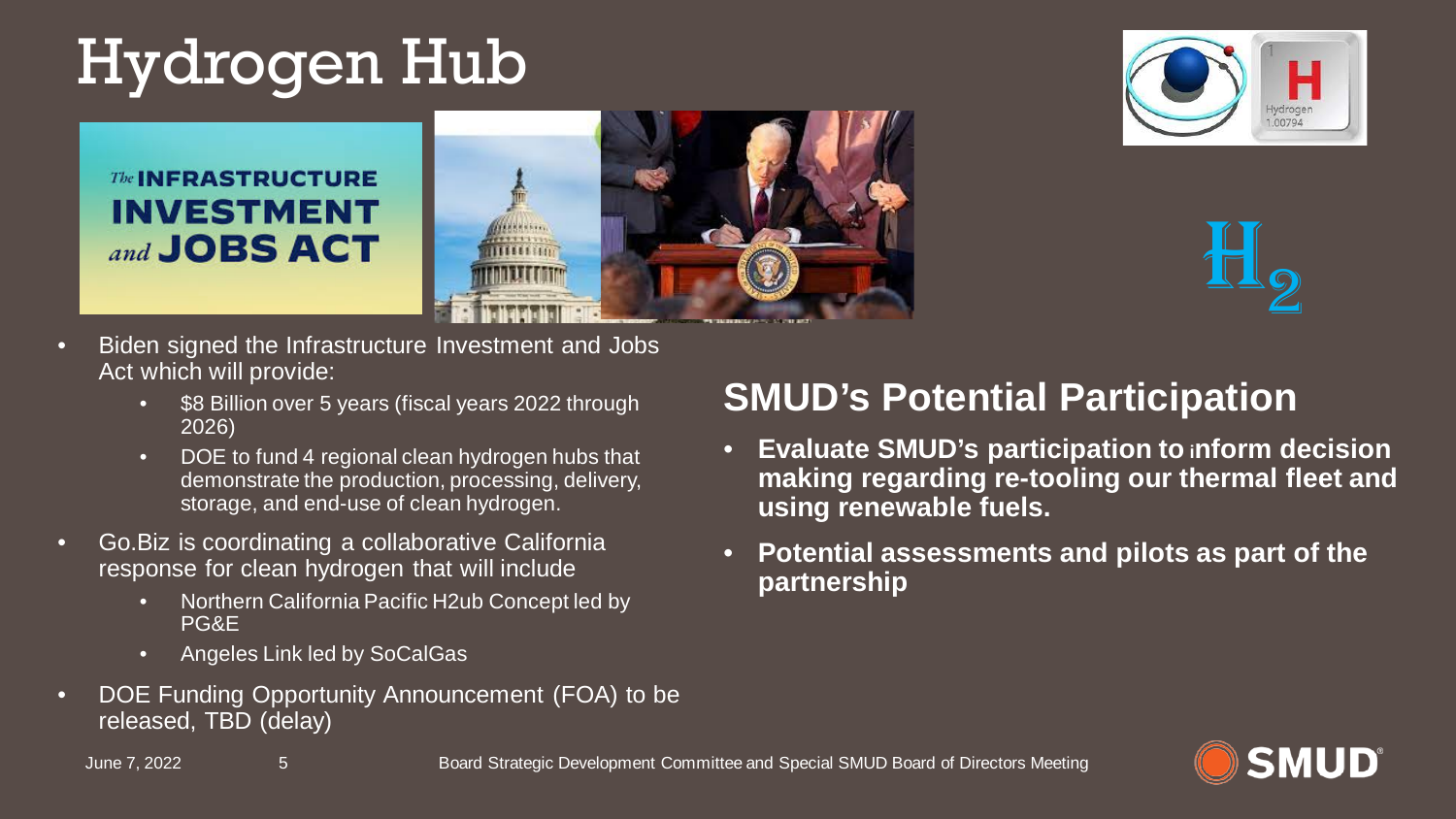## **Past & Ongoing Biofuels Projects**



**2019-2021 - Completed Biomass Resource Assessment for Distributed Generation and Renewable Natural Gas (RNG)**

**2018 -2019 Completed Techno Economic & Engineering Study of Thermal Gasification of Biomass to Produce Renewable Natural Gas** 

**2019 E3 Assessment of Decarbonization of Natural Gas Scenarios – with Renewable Natural Gas**



**2020 – Completed Carbon Neutrality Assessment with Renewable Natural Gas**



**2021 Completed Assessment of Alternative Fuels with Renewable Natural Gas**



**SMUD's Active Renewable Natural Gas Contracts**

|  | <b>GRANTS</b> |
|--|---------------|

**Pursue Grants Industry engagement**



**2022 Complete Research Plan for Alternative Fuels**



**Ongoing Vegetation & Forest Load Management, 2022 Wildfires Mitigation Plan**



June 7, 2022 6 Board Strategic Development Committee and Special SMUD Board of Directors Meeting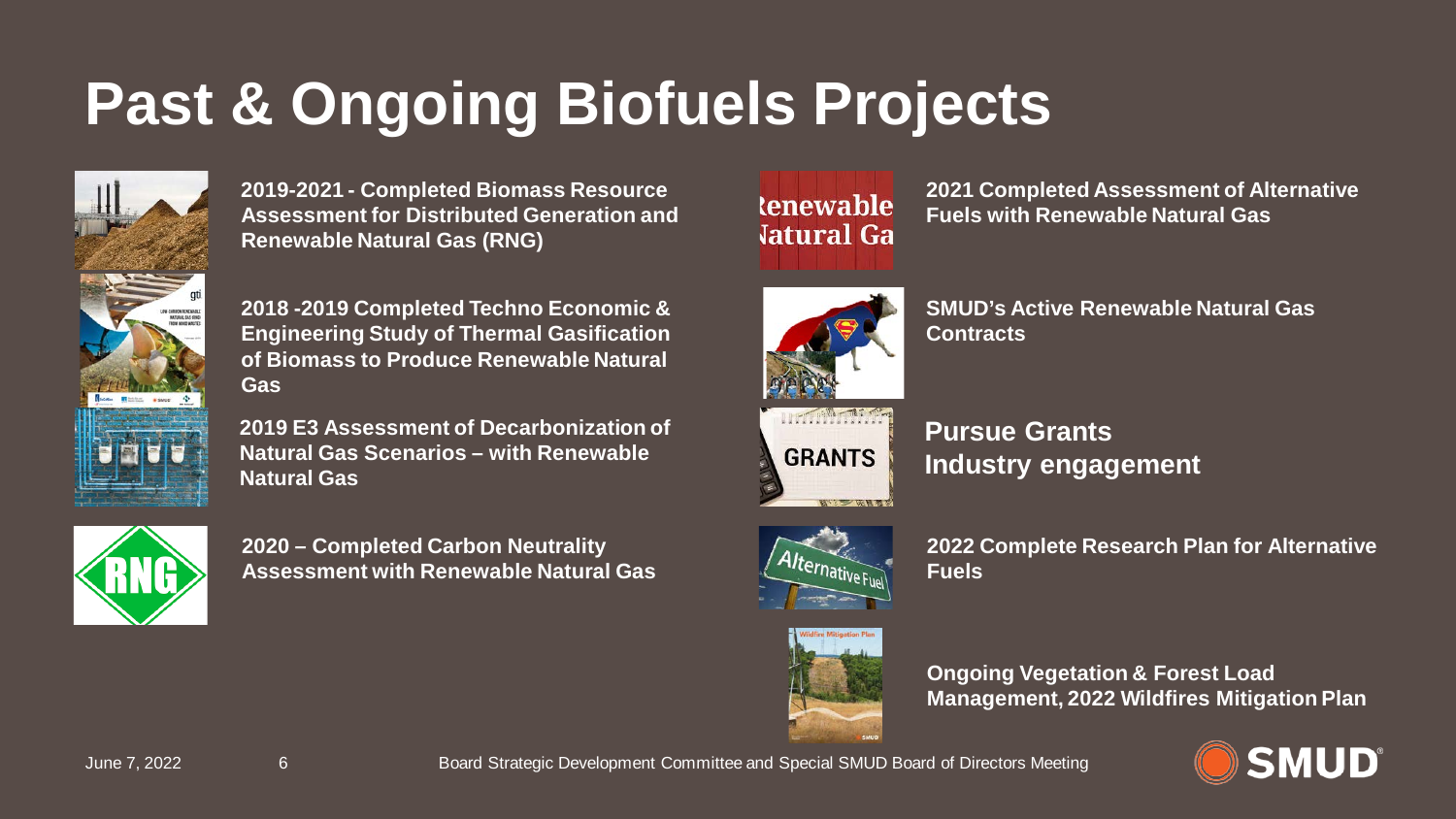## **RNG in SMUD's Portfolio**

SMUD was an early adopter of RNG and has been blending it to generate offsets for Cosumnes Power Plant since 2009

Volumes under contract to 2034 represents about 17 percent of Cosumnes Power Plant's daily fuel needs

SMUD continues to view RNG as a key transition fuel to green hydrogen, other renewable fuels, and carbon sequestration as options towards achieving our 2030 Zero Carbon goals



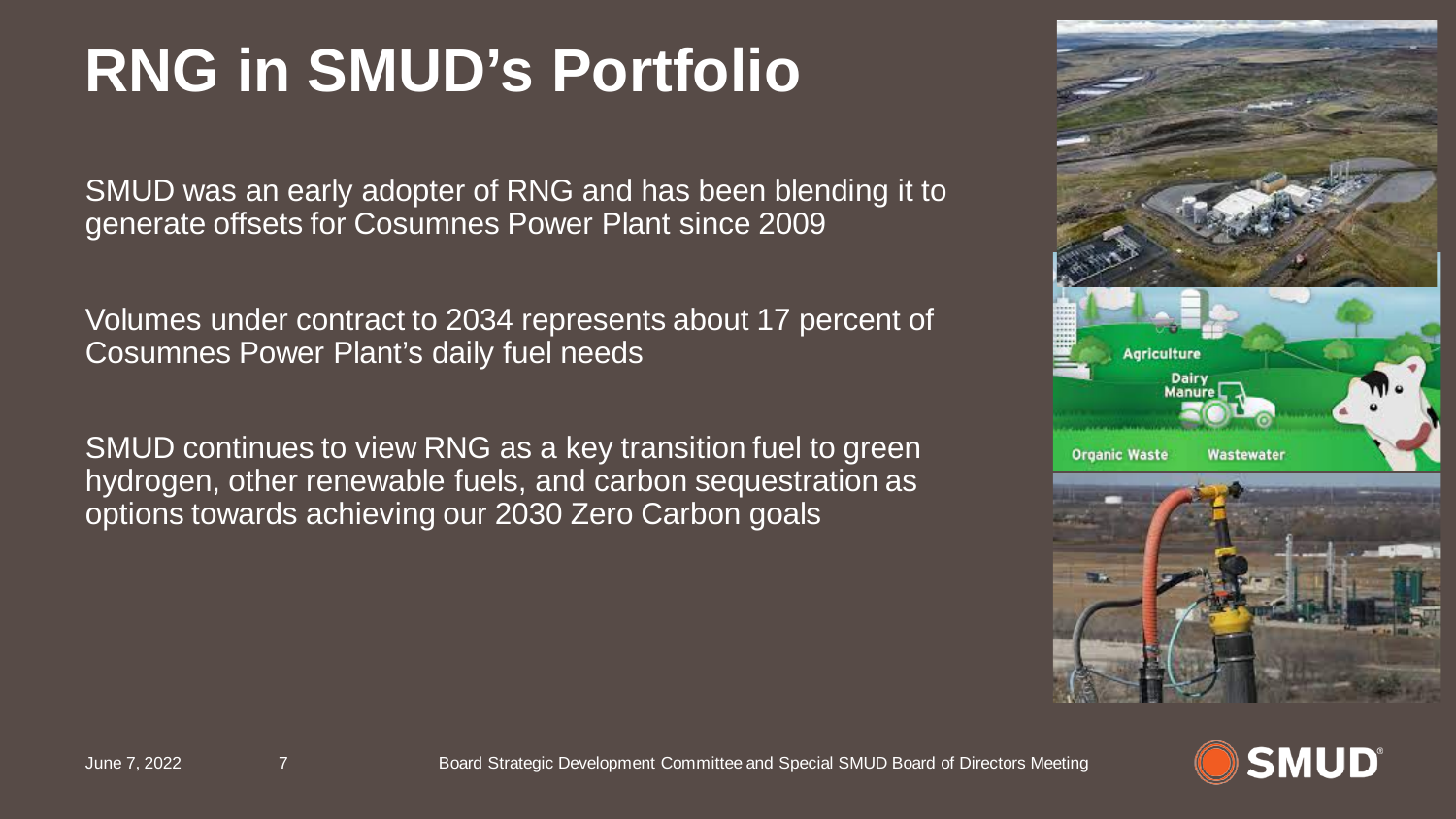

June 7, 2022 8 Board Strategic Development Committee and Special SMUD Board of Directors Meeting